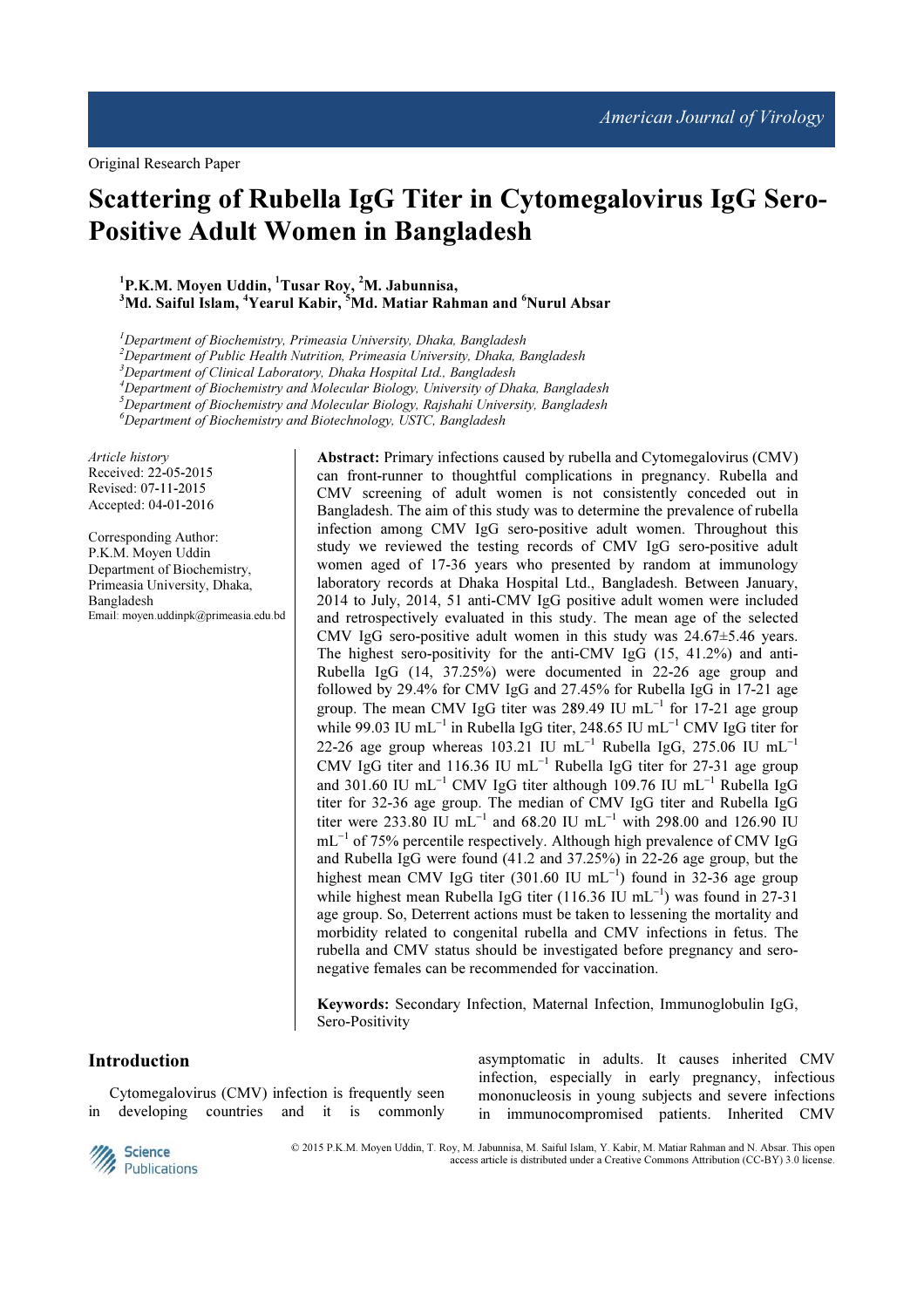infection may result in hepatitis, hepatos-plenomegaly, petechial skin eruption, multiple organ failure, microcephaly, mental retardation, chorioretinitis and cerebral calcification (Crumpacker and Zhang, 2010; Tekerekoğlu et al., 2003; Akinci et al., 2007). Rubella is a severe viral infection seen in children and adults. It is characterized by skin eruption, fever and lymphadenopathy. Besides, it can cause inherited rubella syndrome in the children of pregnant patients. It may clue to many irregularities regarding heart, eye, central nervous and haematopoietic systems in the infected newborn (Efe et al., 2009; Gershon, 2010; Aydin et al., 2009). Maternal Cytomegalovirus (CMV) is the commonest viral infection in perinatal period and it is the principal cause for inherited CMV infection with a permanent hearing, vision loss and neurological impairment (Alford et al., 1990; Tabatabaee and Tayyebi, 2009; Cannon et al., 2010). While CMV has asymptomatic infection, rubella infection is mild or self -limiting disease, transmitted through respiratory system and to growing fetus through placenta (Ojala et al., 1973). Although, incidence of rubella infection is abridged worldwide, some African countries like Mozambique still has a high incidence (95.3%) (Barreto et al., 2006; Robertson et al., 2003). Rubella vaccine is costeffective and cost-beneficial, therefore since year 2000 WHO proposed an introduction of rubella vaccine program in each country (Elnahas et al., 2003).

There is no published data concerning rubella seroprevalence in CMV IgG sero-positive adult women in Bangladesh. The basic data concerning rubella infections in adult women is important for health planners and care providers. Thus, the aim was to investigate seroprevalence for rubella infections among CMV IgG sero-positive adult women in Bangladesh. This work was the part of collaborative projects between Primeasia University and Dhaka Hospital Ltd., Bangladesh.

# Materials and Methods

This was a cross-sectional study conducted at Dhaka Hospital Ltd. Bangladesh during the period of Jan-July 2014. Throughout this study we reviewed the testing records of CMV IgG sero-positive adult women aged of 17-36y were approached to participate in the study. Four age groups of CMV IgM positive patients were generated namely 17-21y, 22-26y, 27- 31y and 32-36y respectively. Five mls of blood were collected in plain tubes, allowed to clot and centrifuged at room temperature. Enzyme-Linked Immunosorbent Assay (ELISA) was used for CMV and rubella (IgG) using commercial diagnostic kits

(DRG Instruments GmbH. Germany). Quantitative analysis for CMV and rubella IgG were performed and the assay result interpreted as IU/ml. The manufacturer's instructions were followed for the cutoff points, which was <9 IU mL<sup>-1</sup> for CMV IgG while <10 IU mL<sup>-1</sup> was considered negative for rubella IgG, respectively. Between January, 2014 to July, 2014, 51 anti-CMV IgG positive adult women were included and retrospectively evaluated in this study.

#### **Statistics**

Data were entered in the computer using SPSS for windows version 16.0 and double checked before analysis.  $P$  value <0.05 was considered significant.

## Results

## Frequency of anti-CMV IgG Titer among Adult-Non Pregnant Women

The sero-positivity for anti-CMV IgG was documented with age stratifications including 17-21, 22-26, 27-31 and 32-36 years age groups and showed 41.2% ( $n = 21$ ) highest positivity in 22-26 age group whereas 32-36 age group with lowest positivity frequency,  $11.8\%$  (n = 6), as shown in Fig. 1.

Even if, 22-26 age group assigned with highest CMV IgG positivity but the highest mean CMV IgG titer  $(301.60 \text{ IU } \text{mL}^{-1})$  was found in 32-36 age group. With utilization of paired sample t test between age group and anti-CMV IgG titer, it was found non-effective relationship of anti-CMV IgG with age groups and p value was >0.05. As shown in Fig. 2.

## Prevalence of Anti-Rubella IgG Titer among Adult-Non Pregnant Women

In Fig. 3, the sero-positivity for anti-Rubella IgG was found in 46 (90.19%) while 9.81% (5) was recorded as sero-negativity of anti-Rubella IgG. The highest anti-rubella IgG positivity was acknowledged in 22-26 age group  $(37.25\% , n = 19)$  however the lowest sero-positivity was counted in 32-36 age group  $(9.81\%$ ,  $n = 5)$ . The rates of sero-positivity and negativity of anti-rubella IgG are also presented in Fig. 3.

In comparing to anti-CMV IgG positivity and titer distribution, the rates of anti-rubella IgG positivity showed different prevalence patterns, presented in Fig. 4 and the highest anti-rubella IgG titer was found in 27-31 age group (116.36 IU mL<sup>-1</sup>) while 99.03 IU mL<sup>−</sup><sup>1</sup> was documented in 17-21 age group adult women. Figure 2 explained the anti-rubella IgG titer distribution of 51 adult-non pregnant women selected in this study.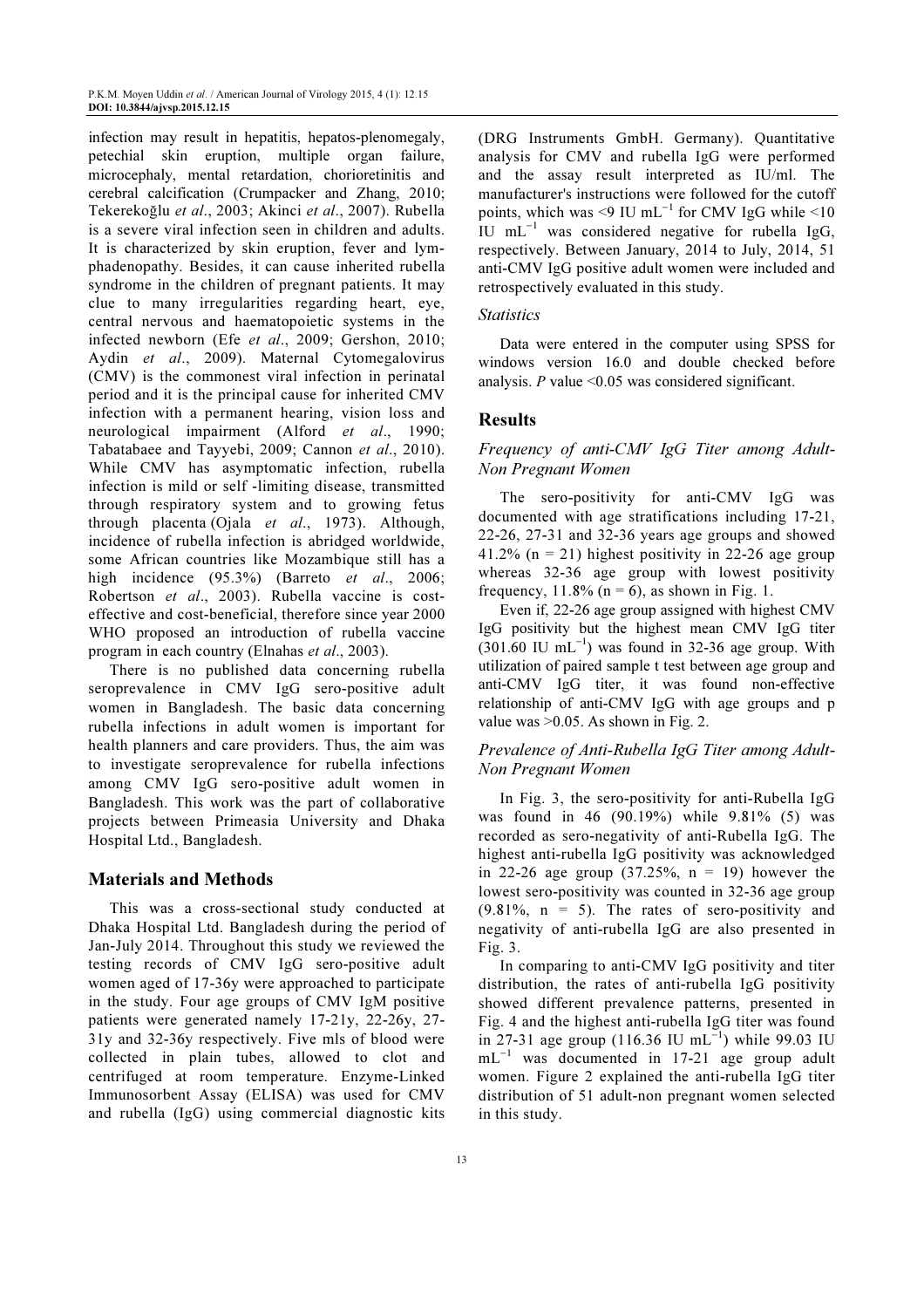P.K.M. Moyen Uddin et al. / American Journal of Virology 2015, 4 (1): 12.15 DOI: 10.3844/ajvsp.2015.12.15



Fig. 1. Frequency of CMV IgG positive adult women in four different age groups



Fig. 2. Scattering of anti-CMV IgG titer among adult women with age stratifications



Fig. 3. % Frequency of anti-Rubella IgG distribution among adult women



Fig. 4. Scattering of anti-Rubella IgG antibody titer among adult women with age stratifications

#### **Discussion**

To our knowledge this the first published data in Bangladesh concerning epidemiology of rubella infection among CMV IgG positive adult women. In the current study, the prevalence of Rubella IgG seropositivity was 90.19% in CMV IgG positive adult women. Middle age group 22-26y showed highest incidence of CMV IgG positivity  $(41.2\%, p<0.05)$  and rubella IgG positivity  $(37.25\%, p<0.05)$ . However, much higher prevalence of CMV was reported in South East Asia (Taechowisan et al., 2007), while European countries show low prevalence (Picone et al., 2009).

In this study, it found that the scattering of CMV IgG and rubella IgG titer were statistically non-significantly (p>0.05) with age specifications.

 Likewise, low socio-economic status has been found as a strong risk factor for acquisition CMV infection (Bukbuk et al., 2002). Nevertheless in Bangladesh it is difficult to investigate the socioeconomic status of these adult women because the culture is based on generous hospitality attitude toward guest and family members who usually lives in extended families.

The current study has many limitations; one of these we did not use Polymerase Chain Reaction (PCR) of the viral DNA isolation. The other limitation is the lack of follow-up for these women in order to document seroconveration and to detect fetal infections.

#### Conclusion

This study shows the prevalence of 90.19% of rubella infections among CMV IgG sero-positive adult women in Bangladesh. Rubella vaccine is endorsed for adult women. Additional research is required.